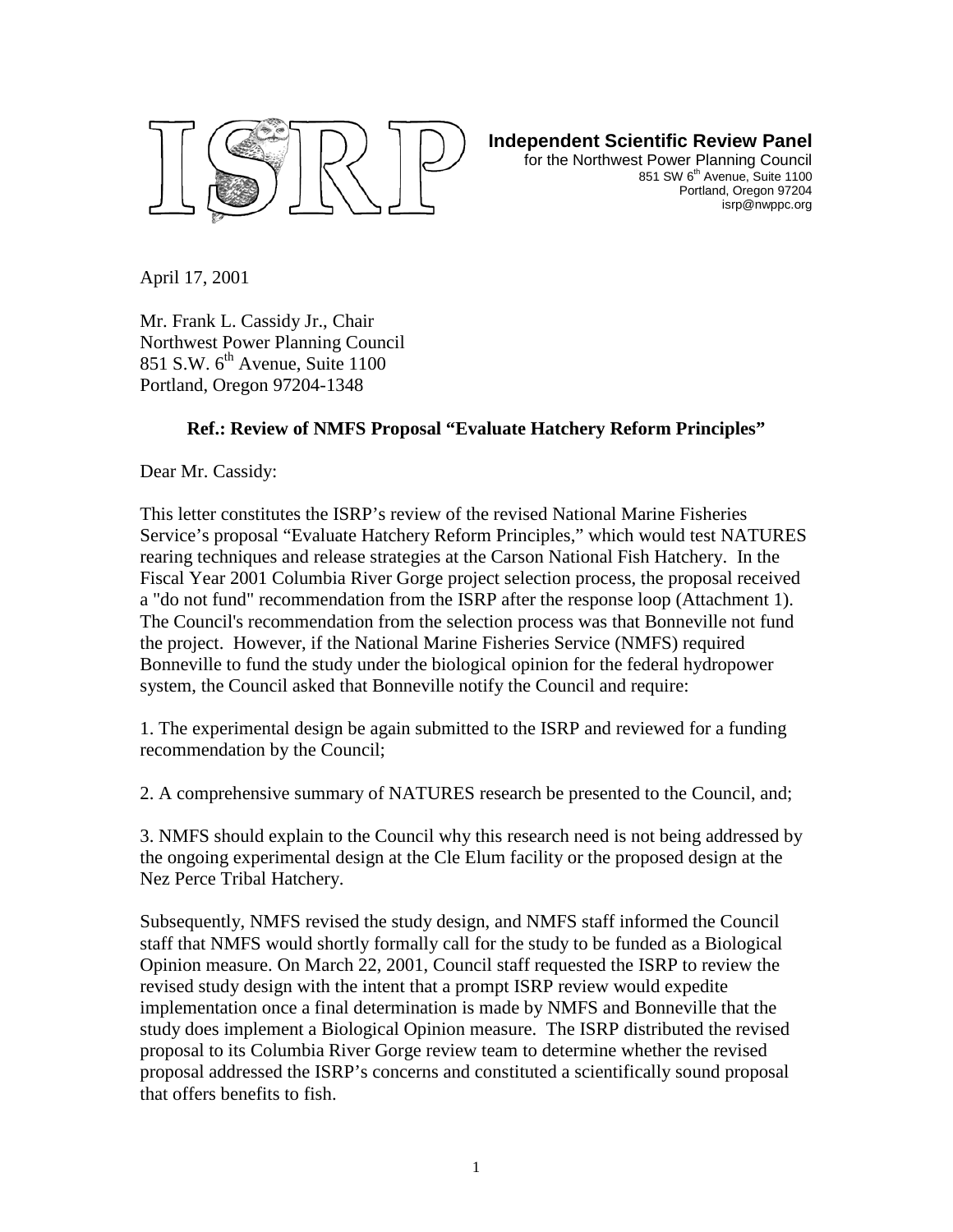### **ISRP Final Recommendation**

Fundable for 3 years of treatments; request additional clarifications before commencement of study.

#### **ISRP Review Summary**

The Columbia River Gorge review team (of the ISRP) continues to be mixed in their opinion on this proposal; but it is improved from previous presentations. After several reviews and discussions, however, we have narrowed our concerns to three issues:

- (a) technical and scientific background related to the proposal,
- (b) design and execution of the program, and
- (c) budget details.

## **Technical and Scientific Background**

Much of the text in the revised NMFS proposal relates to the development and testing of "conservation hatcheries" for the "restoration of wild stocks of fish" (page 2). The proposal continues to describe these hatcheries as having "a full complement of culture strategies *to produce very specific stocks* of fish in meaningful numbers" and/or to "produce a fish with *the equivalent genetic resources* of local native stock". These statements imply much more than proposed in this research and generate concerns about the appropriateness of the stock selected (Carson spring chinook) and design proposed.

For example, a potential problem with the project concerns selection of the Carson stock as the test basis for NATURES enhanced rearing in hatcheries. The Carson stock has a long history of use in Columbia Basin artificial production, and one can assume that it has been influenced by artificial selection within the hatchery environment and undergone some degree of domestication. Thus, the effects of a NATURES enhanced rearing environment on the Carson stock could be damped relative to the possible response of a wild stock, such are currently being used in the basin's supplementation studies. Further, one of the difficulties in the project's design has been its power for detecting differences between treatment and control groups. Potentially, the use of the Carson stock would reduce that power of detection as compared to a wild stock.

Second, the pressing application for this experiment is with regard to ESA listed stocks within the region's supplementation programs, such as those in the Grande Ronde, Clearwater, and Yakima systems. In the supplementation programs, progeny of wild returning adults are reared in a hatchery environment. For these fish, a NATURES enhanced rearing environment may reduce the selection effect of the artificial environment. Again, however, use of wild fish in the experiment, rather than a long-term cultured stock, could increase the likelihood of observing a positive response.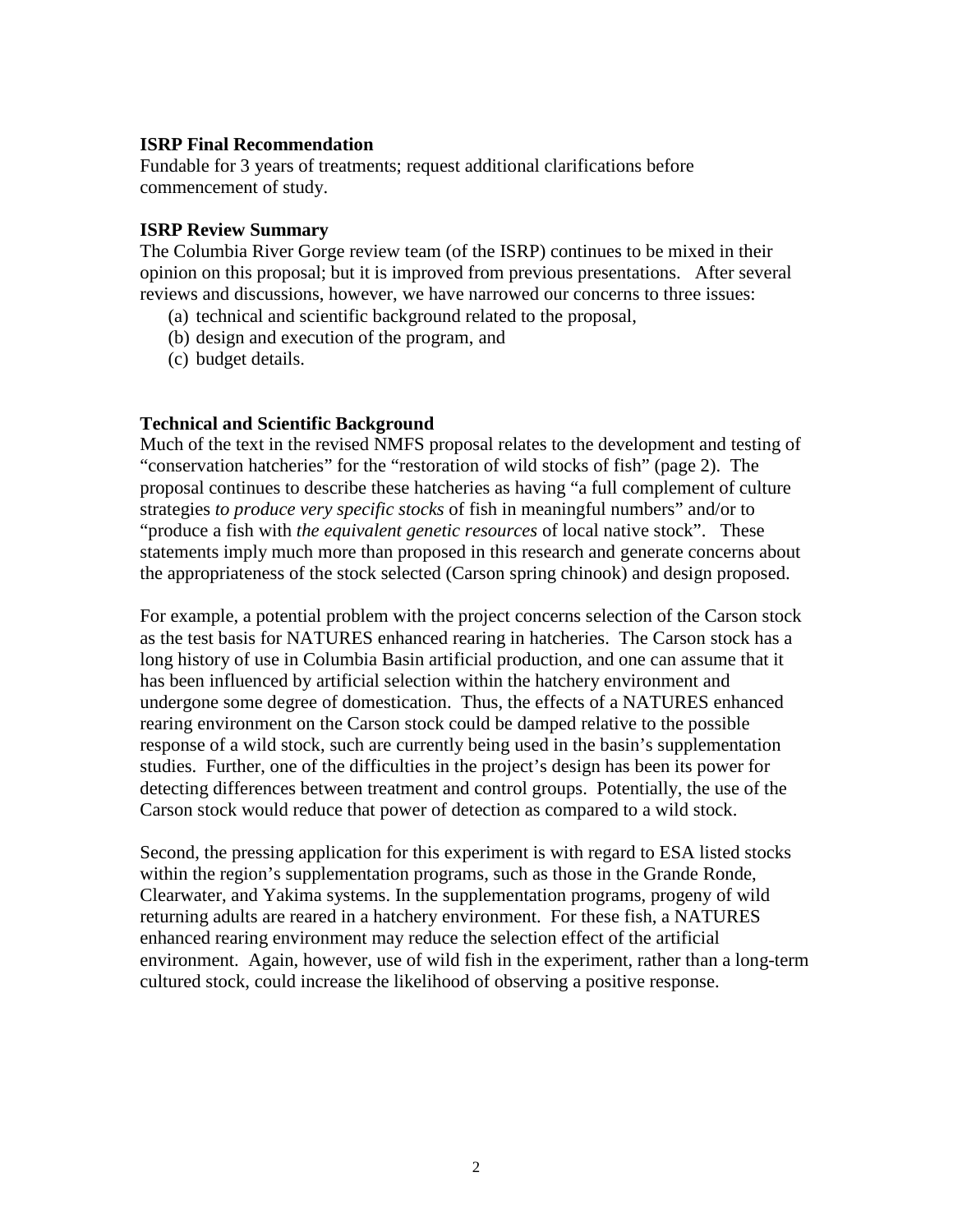The Panel's assessment is that the proposal will examine our ability to alter the phenotype of Carson spring chinook through rearing in more complex and 'Nature-like" environments as a means to increase the post-release survival of these fish. In terms of hatchery reform the goal of this research seems most accurately stated on page 8:

"A major goal of hatchery reform is development of culture methods that can be retrofitted to existing hatcheries with stocks that may be the product of generations of domestication as well as directed selection. …"

We agree that if benefits to survival can be demonstrated using the Carson stock then improvements may also be gained in production efficiency and allowable catches from other established hatcheries. We are less certain, however, about the applicability of these results to restoration of "wild" populations temporarily taken into a conservation hatchery for increased egg-fry survival. The authors of this proposal do note that this study will be complementary to other NATURES-type studies in the Basin.

## **Experimental design and execution**

The Panel recognized that the experimental design had been revised and that two separate studies are now proposed: a fully factorial study of "enriched" environments (8 treatments x 3 replicates, 24 raceways) plus an anti-predator conditioning study (2 treatments x 6 replicates, 12 raceways independent of the other 24 raceways). A significant strength of this proposal is the ability to assess individual treatment effects (substrate, structure, and cover) plus all interactions between effects. The design is substantially clearer than previous drafts of the proposal.

The panel does however have continuing concerns about the power analysis presented in this proposal. Although the design has changed substantially from previous proposals, the outcome of the power analysis is exactly as presented in each of the past drafts. We **recommend** therefore that the authors document how the power analysis was conducted and what exactly is being compared in this analysis. This documentation need not delay proceeding on the proposal but should be reviewed to ensure that appropriate numbers of tags are being applied, etc. A further concern that is not discussed in the proposal is how the tags will be recovered in the spawning escapement. All fish will be coded-wire tagged to identify treatments … but how comprehensive will the sampling of escapement be? This is an important issue since fishery recoveries of spring chinook will be very limited and the vast majority of data recovered will be from the spawning escapement. Does the hatchery conduct extensive spawning ground surveys for tags or are chinook that enter the hatchery the only fish sampled from the escapement? If the latter, then significant numbers of tags will likely remain in the river and be lost to the study. Have additional resources been included in the budget for collection of coded-wire tagged spawners and the de-coding of these data?

#### **Budget Details**

The basic concern for the budget is the total cost and duration of the proposed study. We note that the budget associated with this revised proposal is slightly less than originally proposed but there is no detail for the basis of the change. Further, our understanding of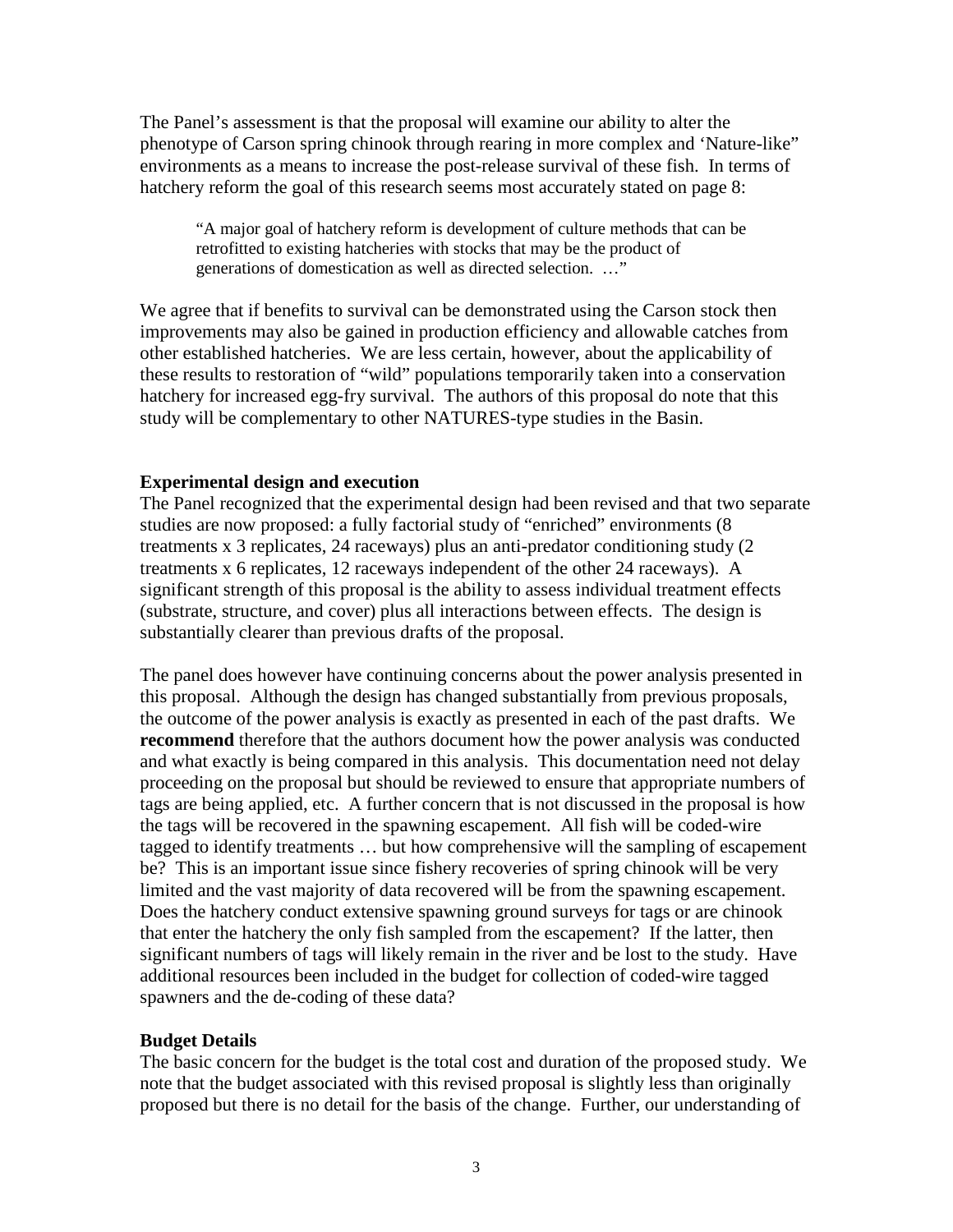the cost are that NMFS is recovering approximately \$450,000 in salaries, benefits and overhead, and that \$250,000 will be directed to unspecified "subcontract" costs. This project would be one of the most expensive biological studies in the Basin and, in our opinion, merits substantially greater detail in this budget. A technical review committee is unable to assess value without explicit detail to justify these costs. Further, we recommend reducing the duration of these detailed studies (from 5 to 3 years) unless a stronger justification can be presented. We would expect however that results will be monitored annually and duration could be adjusted if necessary. Also, following the treatment years, we would expect to see a substantially decrease in the budget unless a justification can be presented.

#### **Summary and Recommendation**

This panel believes that managers in the Basin will learn from the experiment and that it merits support. The study will be conducted at a production scale, addresses the issue of hatchery reform, and provides the most detailed investigation of effects yet undertaken of NATURES treatments. For these reasons, we recommend support of this revised proposal but only for three treatment years duration unless strong justifications can be presented for five years. We also recommend that further clarifications be presented to this Panel on:

- i) the basis of the power analysis and plans for escapement recoveries; and
- ii) a detailed description of the budget by activities and project through 8 years of the program.

This research should provide important insights into hatchery reforms. Many hatcheries may adopt NATURES techniques, and thus it would be good to test whether investments in these techniques are justified. However, completion of this research will require several years. Consequently, we would also recommend brief annual summaries be provided to the Council and NMFS to assist in future decisions on reform.

The Panel also wishes to express concern about the review process required for this proposal. We acknowledge the merit of conducting research at a production scale and the logistical difficulties of the design at this scale. However, given the proposing agency, the expertise of the principals, and the budget requested, we expected a higher quality of presentation. The principals in the NMFS proposal should be made fully aware that the Panel's response reflects our concerns for this presentation, as much as the merits of the research. We look forward to a higher level of leadership and presentation in future proposals.

Sincerely,

Richel N. Will

Dr. Richard Williams, Chair Independent Scientific Review Panel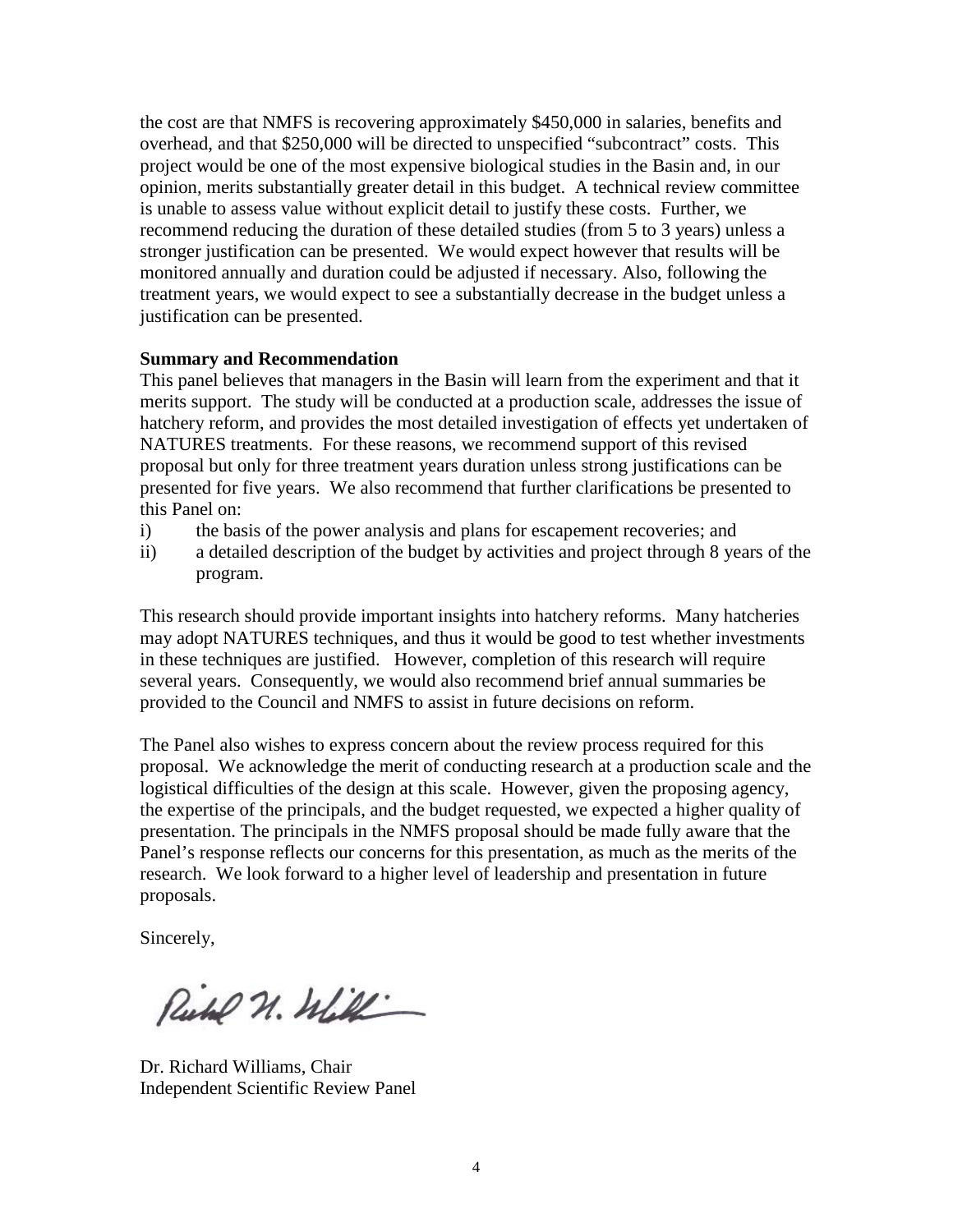# **Attachment 1: ISRP Recommendation from the Columbia River Gorge Provincial Review (ISRP 2000-9; December 1, 2000).**

## **ProjectID: 21024**

Evaluate Hatchery Reform Principles **Sponsor:** NMFS **Province:** Gorge **Subbasin:** Wind **Short Description:** Investigate implementation potential of conservation hatchery principles at production hatchery scale using NATURES raceway habitat rearing, antipredator conditioning, and growth modulation in a statistical design allowing partitioning of effects.

**Sponsor Request FY01:** \$1,063,200

**Sponsor Request FY01-03:** \$3,351,307

**CBFWA Recommendation:** Recommended Action

**ISRP Recommendation Compared with CBFWA's: Disagree, Do Not Fund ISRP Final Recommendation and Comments:** 

Do not fund until an experimental design is adequately presented. The reviewers current understanding is that the revised design (point number 2 in the response) replaces the design described in point 1. The proposal appears to still be evolving as the response contains errors. The original proposal, the presentation, and the response each offer a somewhat different approach to the project and its research objectives. The reviewers found the iteration in the response to be promising. The project would provide useful information, albeit in the long-term, on hatchery reform with basinwide applicability. The experimental design is carelessly presented, although it contains many of the basic elements of a sound experimental design. The proposed new experimental design involves more treatment types; thus the power analysis as presented needs to be modified to reflect the new design.

*CBFWA Comments from DAIWP: More definitive results from NATUREs studies should be available prior to initiating a large-scale production investigation. Fund after a rigorous summary of all applied NATUREs studies has been presented to CBFWA AFC to provide a better justification for work. This project potentially meets a RPA of the 2000 Draft Biological Opinion (9.6.4.3 Actions to Implement Recommendations in the NWPPC's Artificial Production Review).*

## **ISRP Preliminary Recommendation and Comments:**

Fundable only if the response adequately addresses the ISRP's concerns. Clarify and resubmit in response review.

The uncertainty about the project design and the power analysis precludes us from currently recommending funds for this proposal. The basin should consider what evaluation standard should be applied to these comparative studies. For example, past studies have examined survival for a short period or migration distance downstream. However, the ultimate measure of success must be the return rate of adults. Modest